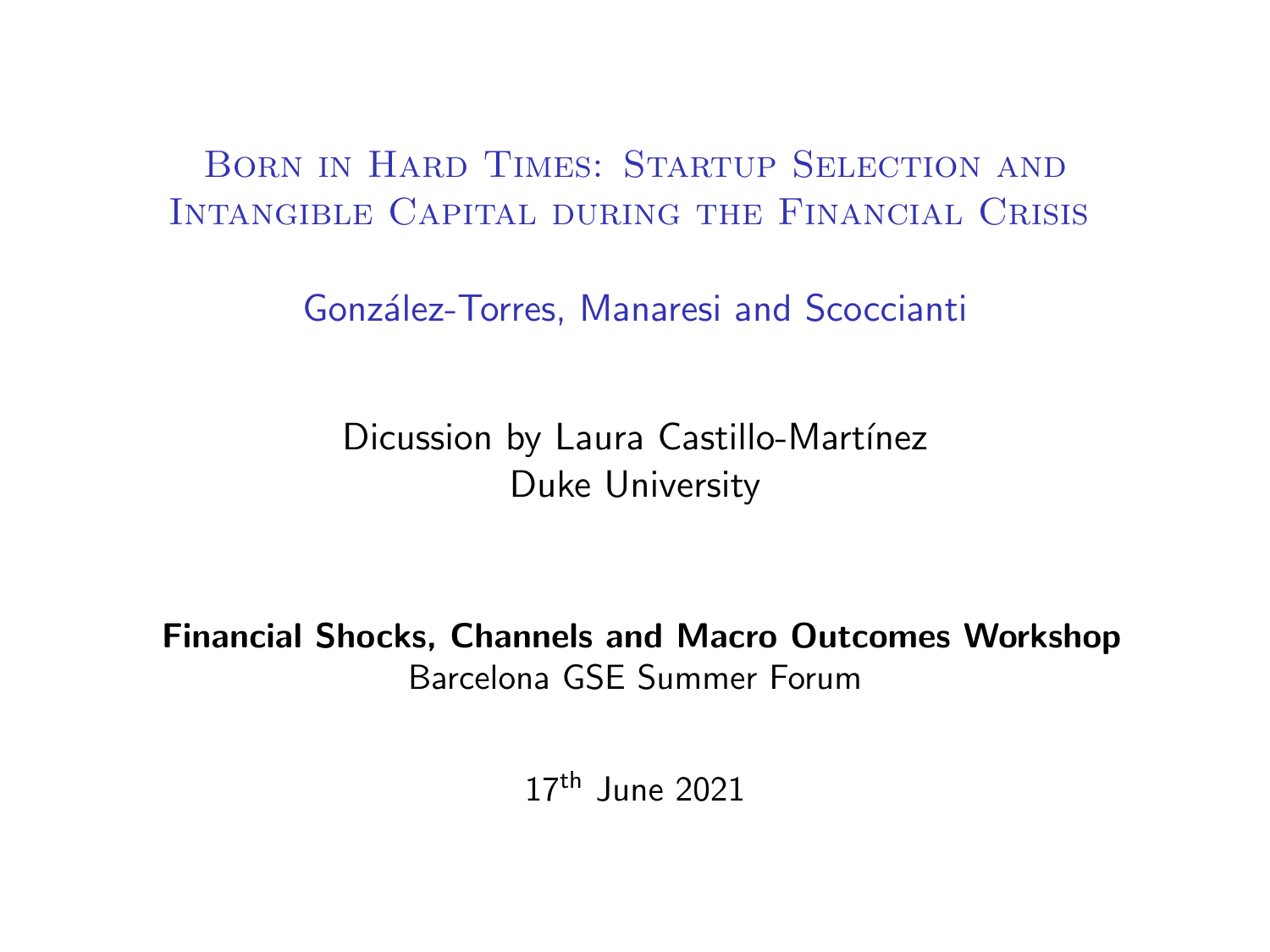### Evidence from a Natural Experiment

2007-08 interbank credit market freeze

- $\triangleright$  Combine balance-sheet and matched bank-firm data for the census of Italian limited liability companies for 1999-2017.
- $\blacktriangleright$  Firms born during the financial crisis feature a higher share of intangible assets than incumbents.
	- \* Difference persists over time & is driven by selection at entry.
	- \* Intangible-intensive firms are more productive & less leveraged.
	- \* Leverage of tangible-intensive firms declined during the crisis.
- $\blacktriangleright$  Empirical strategy: exploit variation in pre-crisis exposure to interbank market at the local level.

#### $\blacktriangleright$  Results show

- 1. Interbank exposure reduced credit access during the crisis.
- 2. Interbank shock leads to less but more intangible-intensive and productive entry.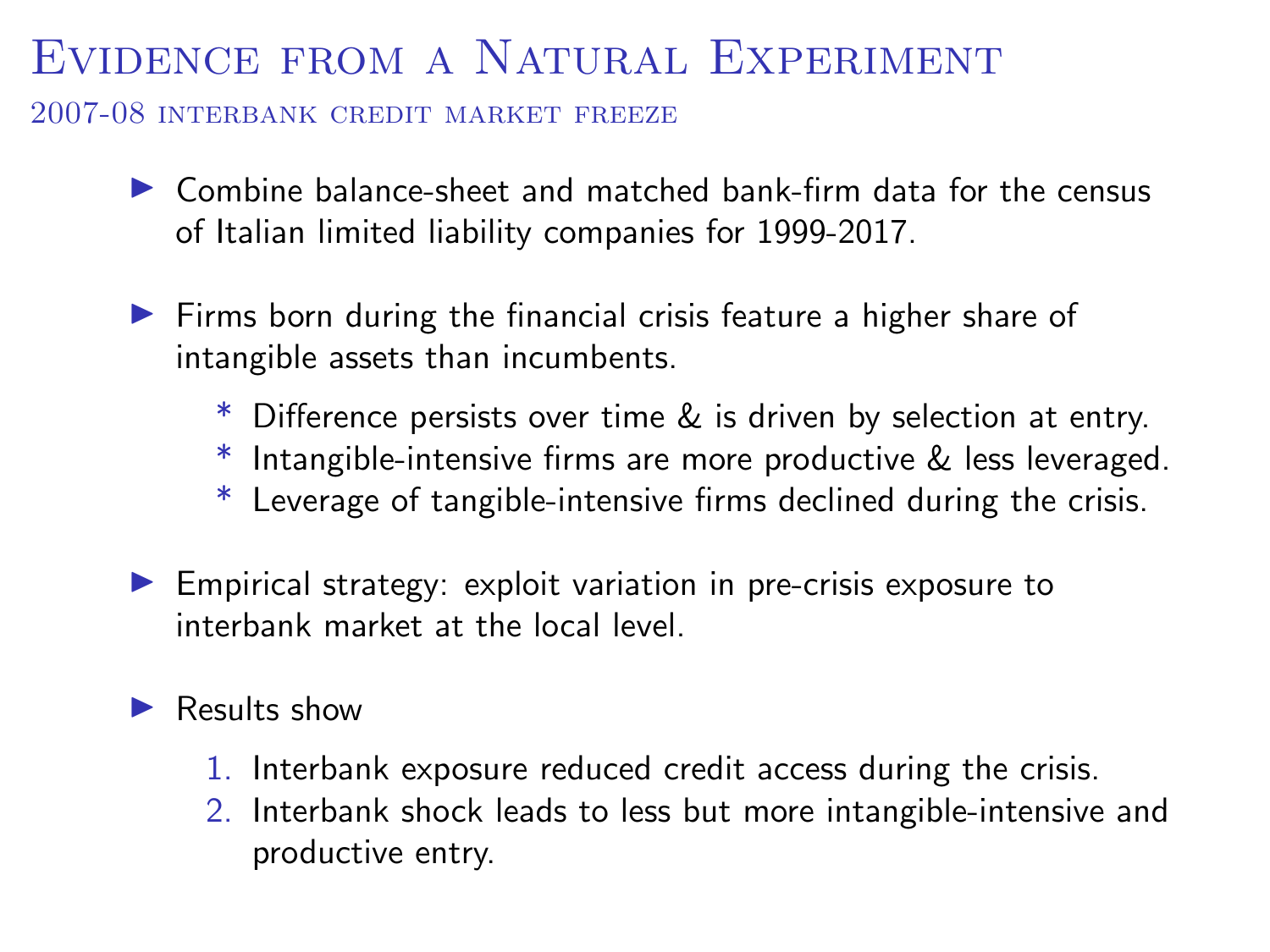# FIRM DYNAMICS & INTANGIBLE CAPITAL

Model & Simulations

- $\blacktriangleright$  Firm dynamics model with capital accumulation and aggregate fluctuations (Clementi and Palazzo, 2016) plus
	- \* Tangible and intangible capital.
	- \* Two efficiency levels in the use of intangible capital.
	- \* Tangible capital partial irreversibility.
	- \* External financing costs: increasing in amount borrowed, decreasing in tangible capital.
- $\triangleright$  Model validation: (i) declining path of intangible share & capitallabor ratio by age, (ii) more exit among intangible-intensive firms.
- $\triangleright$  Simulate the model with an increase in financing costs that matches fall in leverage of start-ups.
	- \* 8% increase in share of intangible-intensive firms.
	- \* Composition effect: less net entry of tangible-intensive firms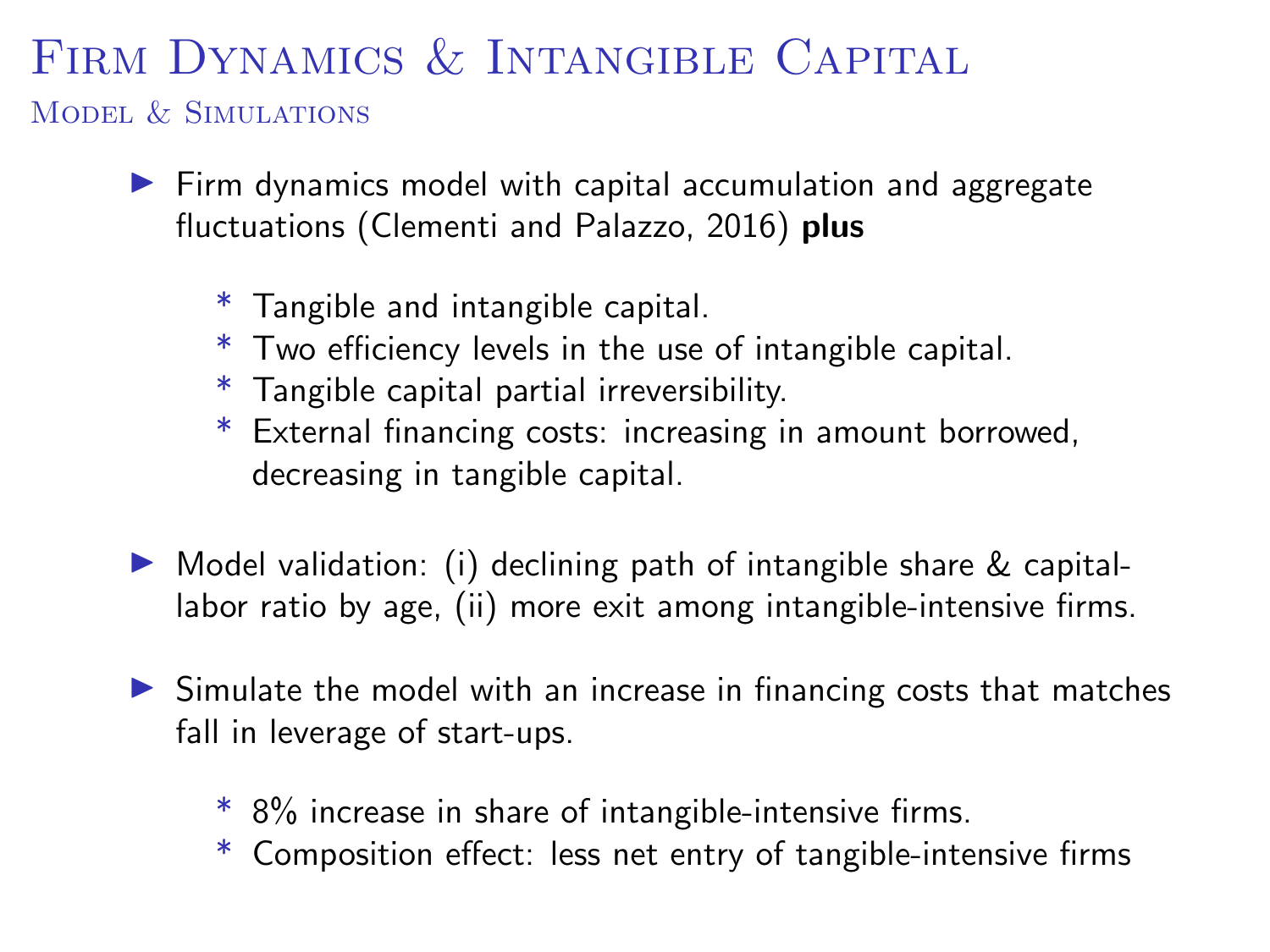# Some Remarks

Great paper: important question, rich micro data with neat identification strategy & interesting model to match novel facts.

Summary of my comments

- 1. Current framing is misleading
	- $\blacktriangleright$  This is not a paper about technology adoption.
- 2. Simulation exercise can (and should) be improved.
	- $\blacktriangleright$  Proper quantification, aggregate effects and normative implications.
- 3. Other minor suggestions and concerns.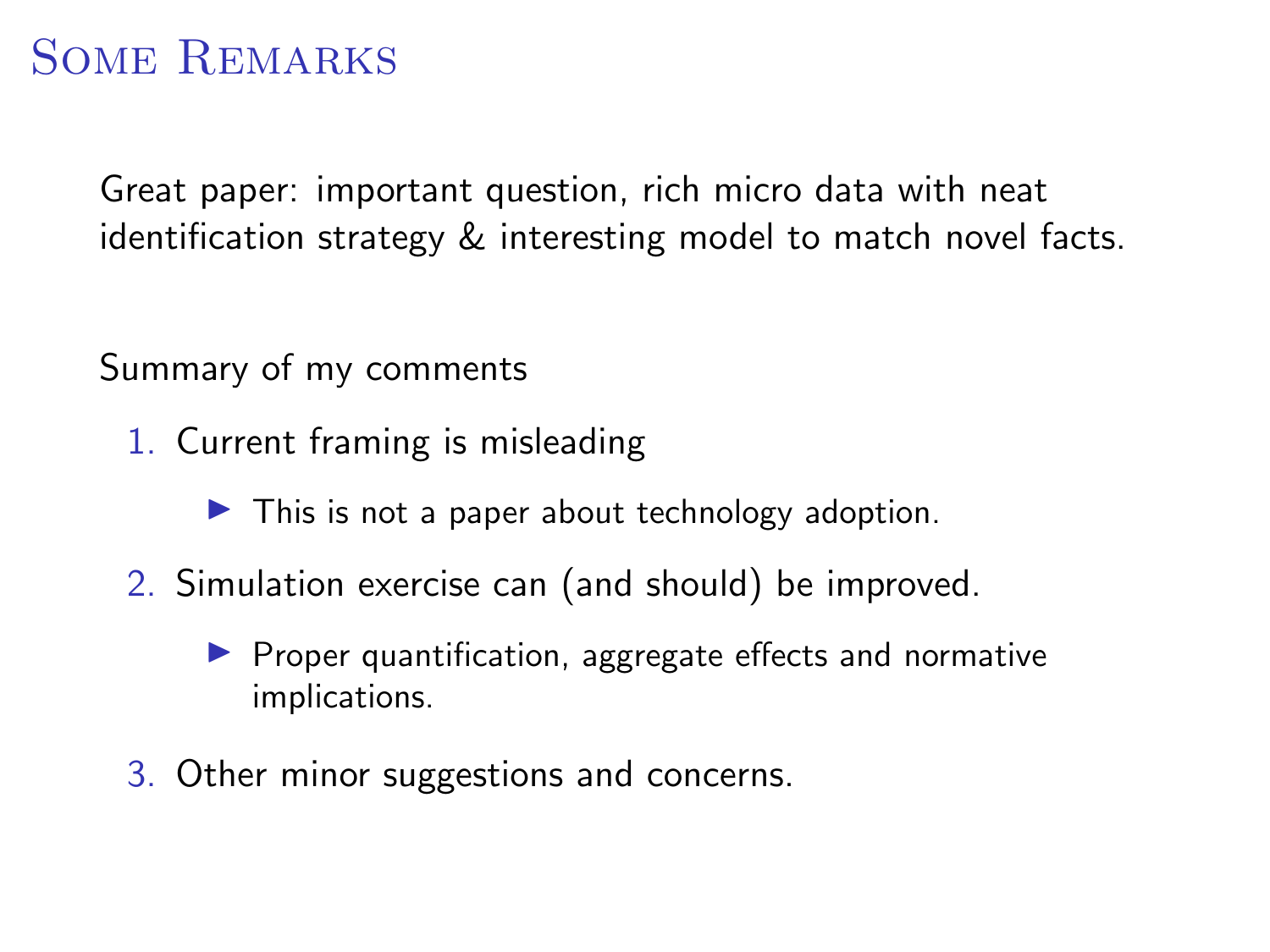#### Current framing is misleading

 $\blacktriangleright$  Take-away according to intro: Does credit access shape technology adoption by new firms? Yes!

- \* A technology's rate of adoption depends on its ability to generate internal funds.
- \* Intangible, capital-saving technology spreads faster in a financial crisis.
- \* Especially among credit rationed firms  $\Rightarrow$  entrants.
- $\triangleright$  But, no clear link between capital-saving technology and investment in intangibles.
- ▶ Moreover, model (and data) captures a composition effect driven by tangible-intensive firms.
- $\triangleright$  Suggestion: incorporate endogenous innovation and quantify how much it explains (vs composition effect).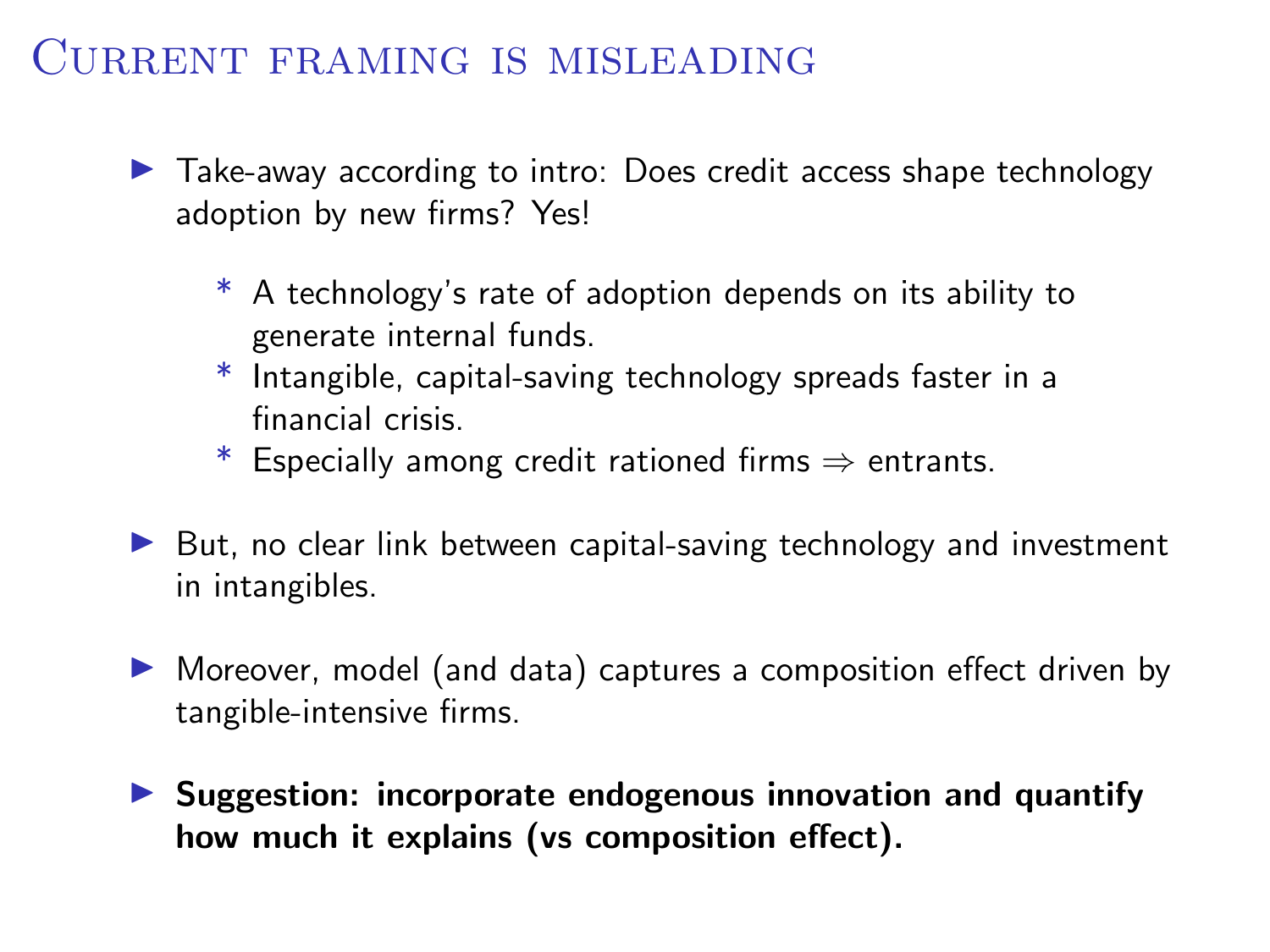# Simulation exercise can (and should) be **IMPROVED**

- $\blacktriangleright$  This is a very interesting part of the paper, but requires more work to be fully convincing.
- It is unclear what the goal of the exercise is.
- $\triangleright$  Most of the results are qualitative, what about quantifying effects?
- $\blacktriangleright$  There are many aggregate questions that can be answered using this framework:
	- \* What is the effect of the intangible investment channel in overall aggregate productivity?
	- \* Given the life-cycle of firms, how does the composition effect shape the recovery?
- $\blacktriangleright$  What are the normative implications?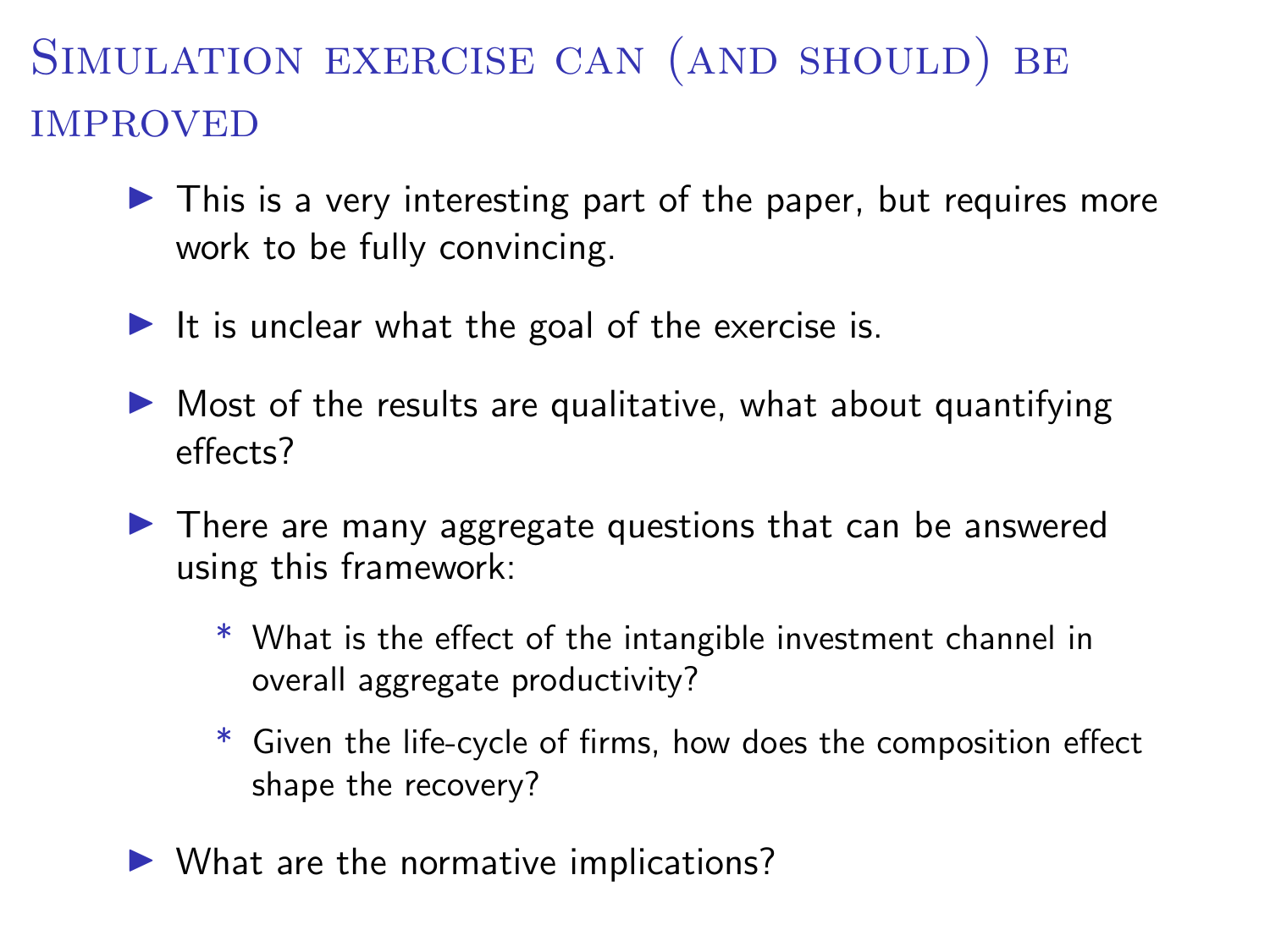#### Other minor suggestions and concerns

 $\blacktriangleright$  Elaborate further on data description

- \* Coverage and representativeness of CERVED.
- \* How is entry and exit measured in the data?
- \* Current draft is silent about matched bank-firm data.
- \* How do you deal with multi-establishment firms?
- $\blacktriangleright$  How does interbank exposure affect credit and interest rate to young relative to older firms? Is that the right comparison?
- $\blacktriangleright$  Model equilibrium needs to be defined explicitly.
- $\blacktriangleright$  In the model average TFP by age of incumbents is upward-sloping and concave by assumption. How is this consistent with Figure 10?